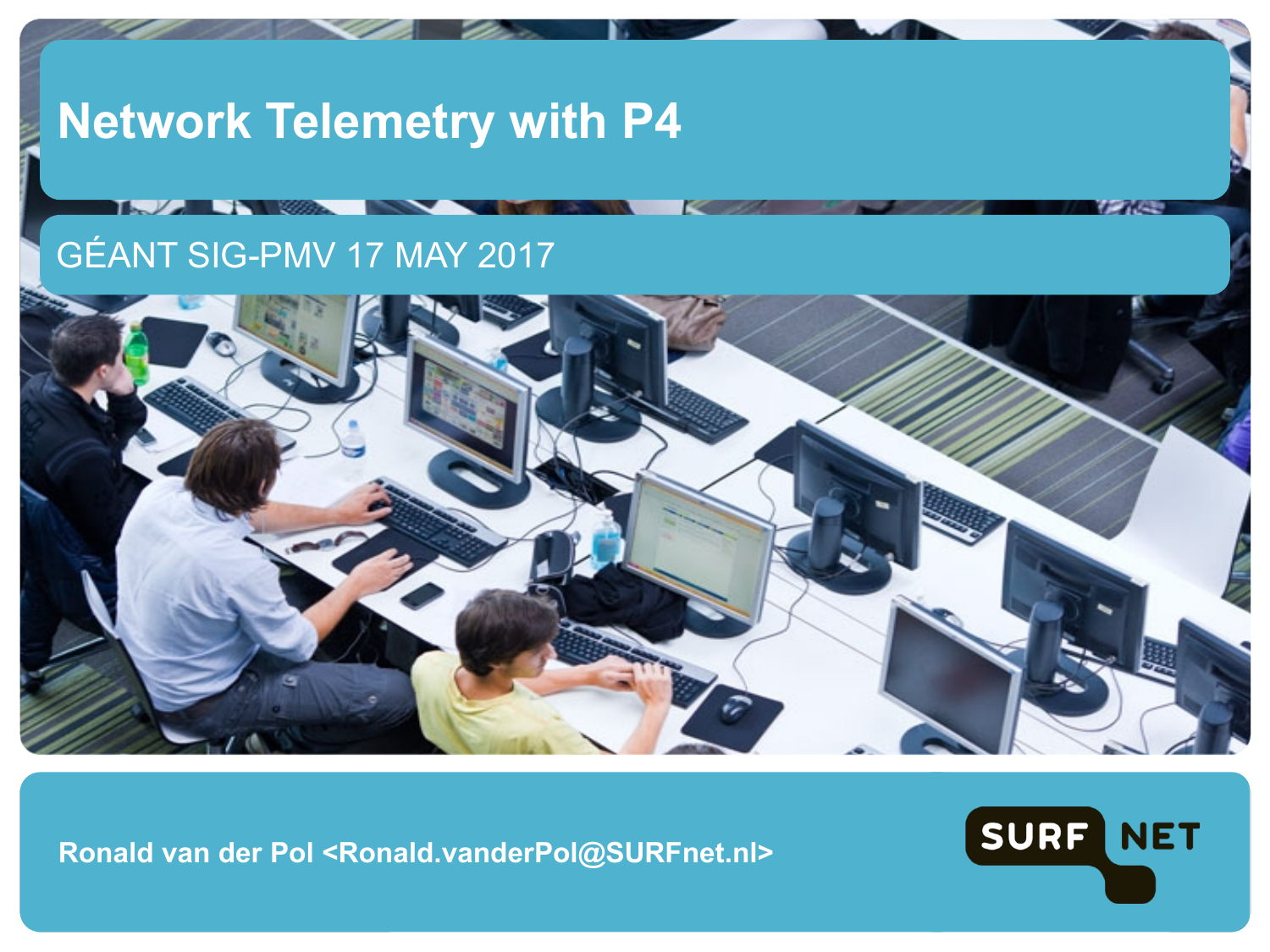## **P4 Language**

- P4: Programming Protocol-Independent Packet Processors
- Domain Specific Language for network protocols
- Takes the OpenFlow match/action concepts much further
- P4 program defines headers, parser and lookup tables
- P4 program  $\rightarrow$  P4 compiler  $\rightarrow$  target code  $\rightarrow$  P4 switch/NIC
- Target code is loaded on P4 hardware/software switch/NIC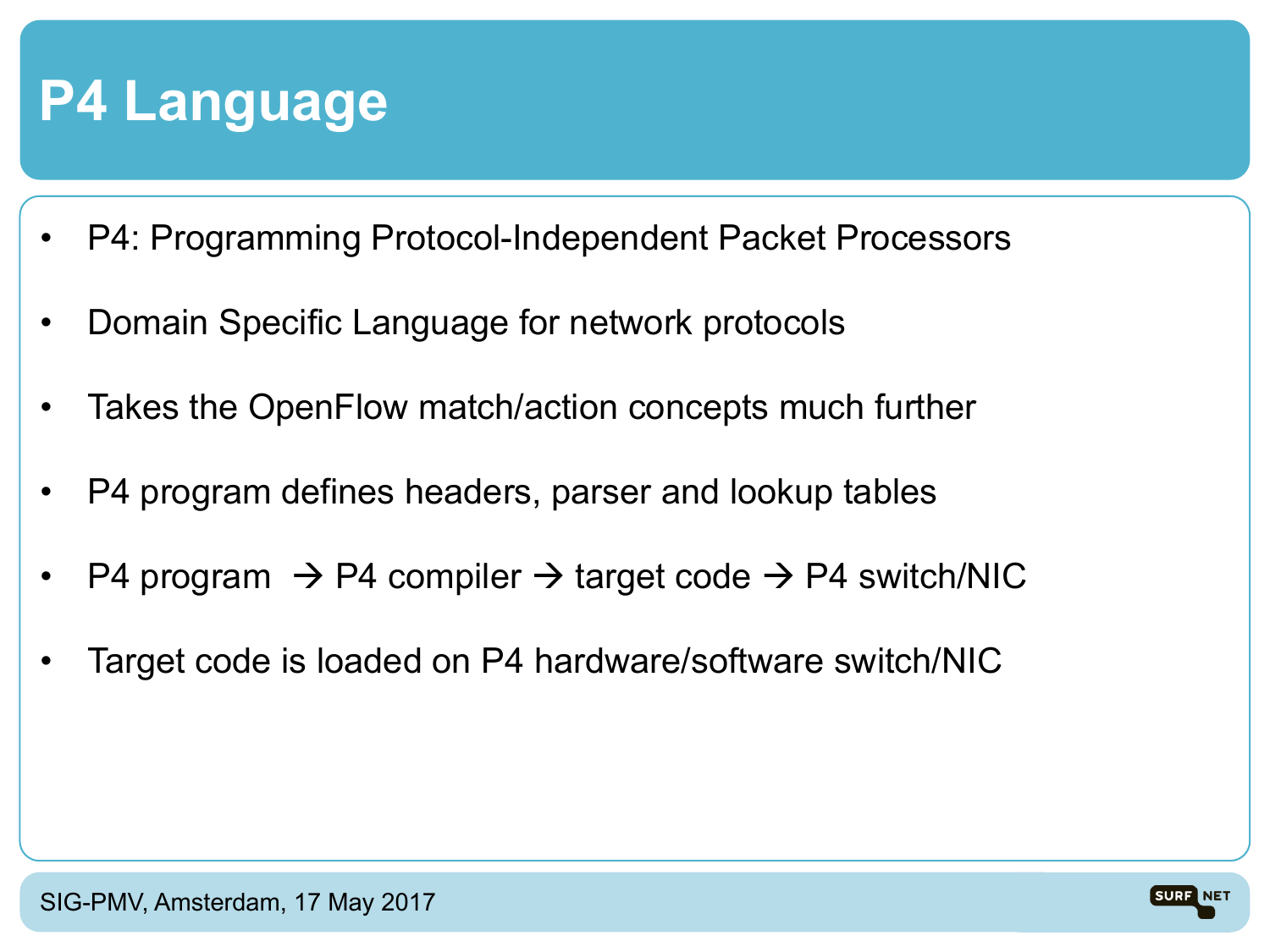# **P4 Language Consortium (P4.org)**

- Established in 2015, with objectives:
- Build a thriving open source community dedicated to the use and improvement of the P4 language
- Utilize P4 to describe how a forwarding plane should process packets
- Promote standardization and improvement of the P4 language
- Enable industry participants to develop new technologies that function in accordance with the specification
- Benefit consumers and the industry by facilitating adaption of the P4 language

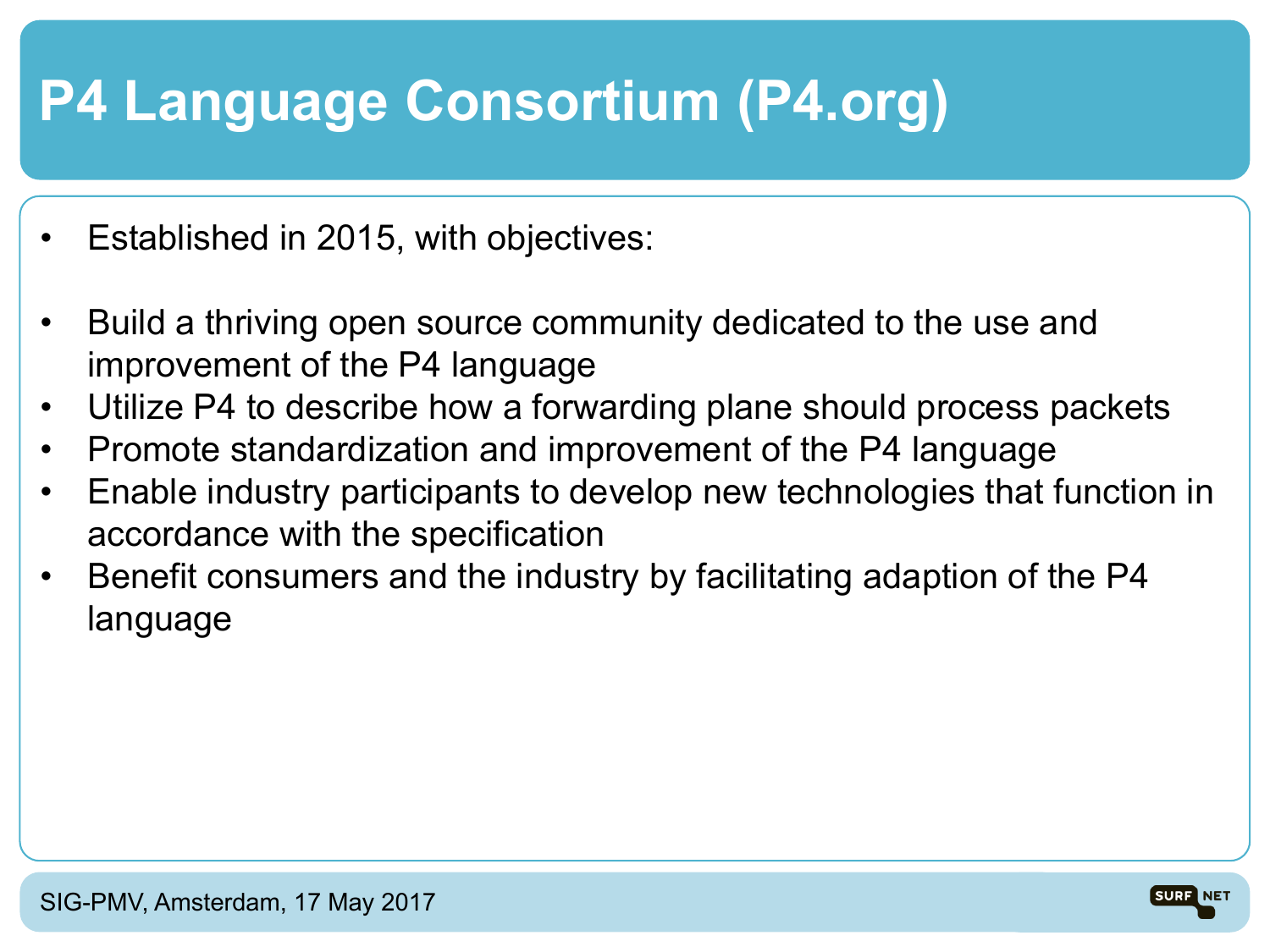#### **P4 Switch**

#### Switch Configuration



Source: The P4 Language Specification Version 1.0.2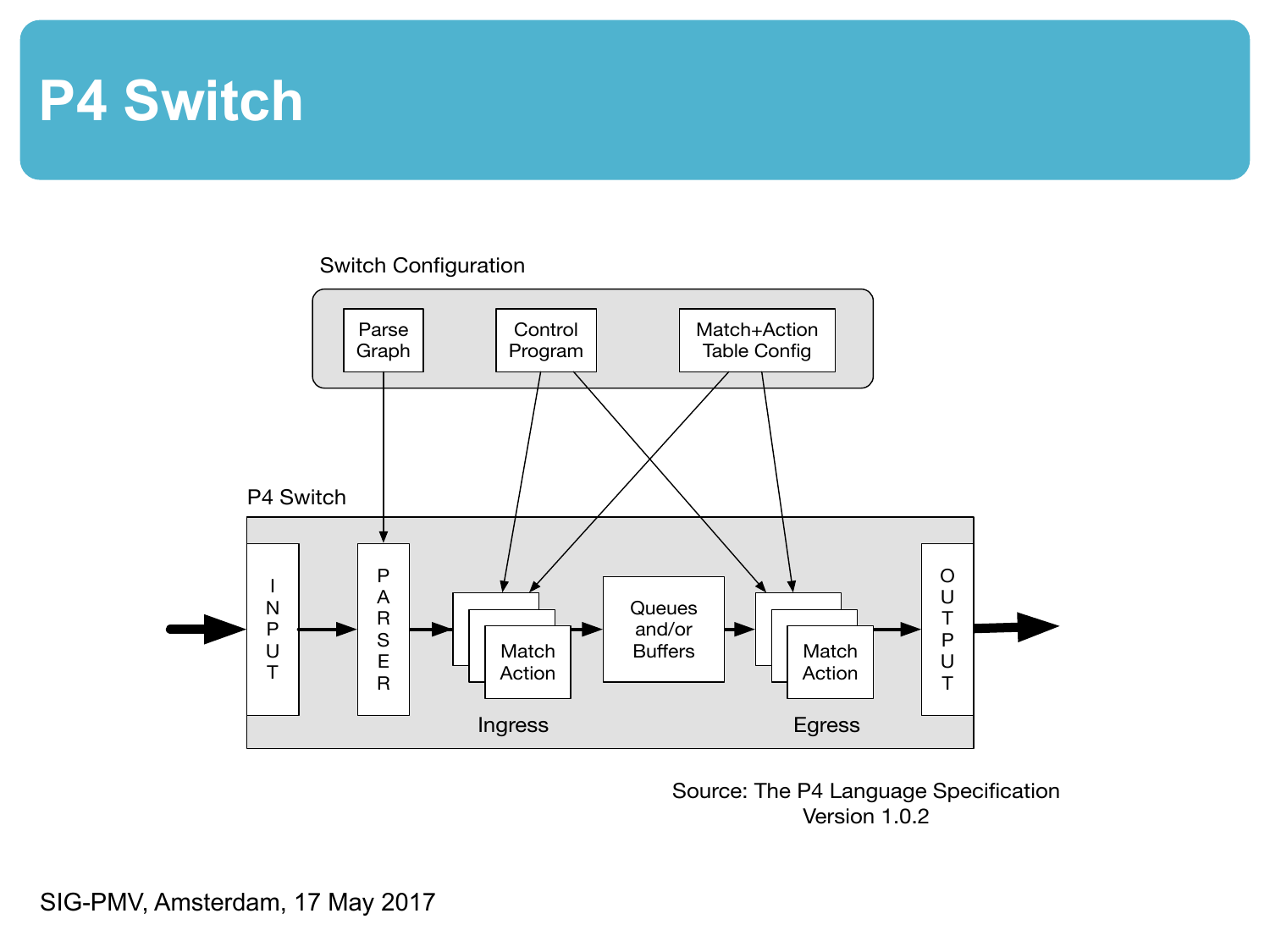#### **P4 Elements**

P4 consists of three elements:

- header definitions (packet headers and metadata)
- lookup tables & actions (match/action)
- packet parser state machine & checksum field lists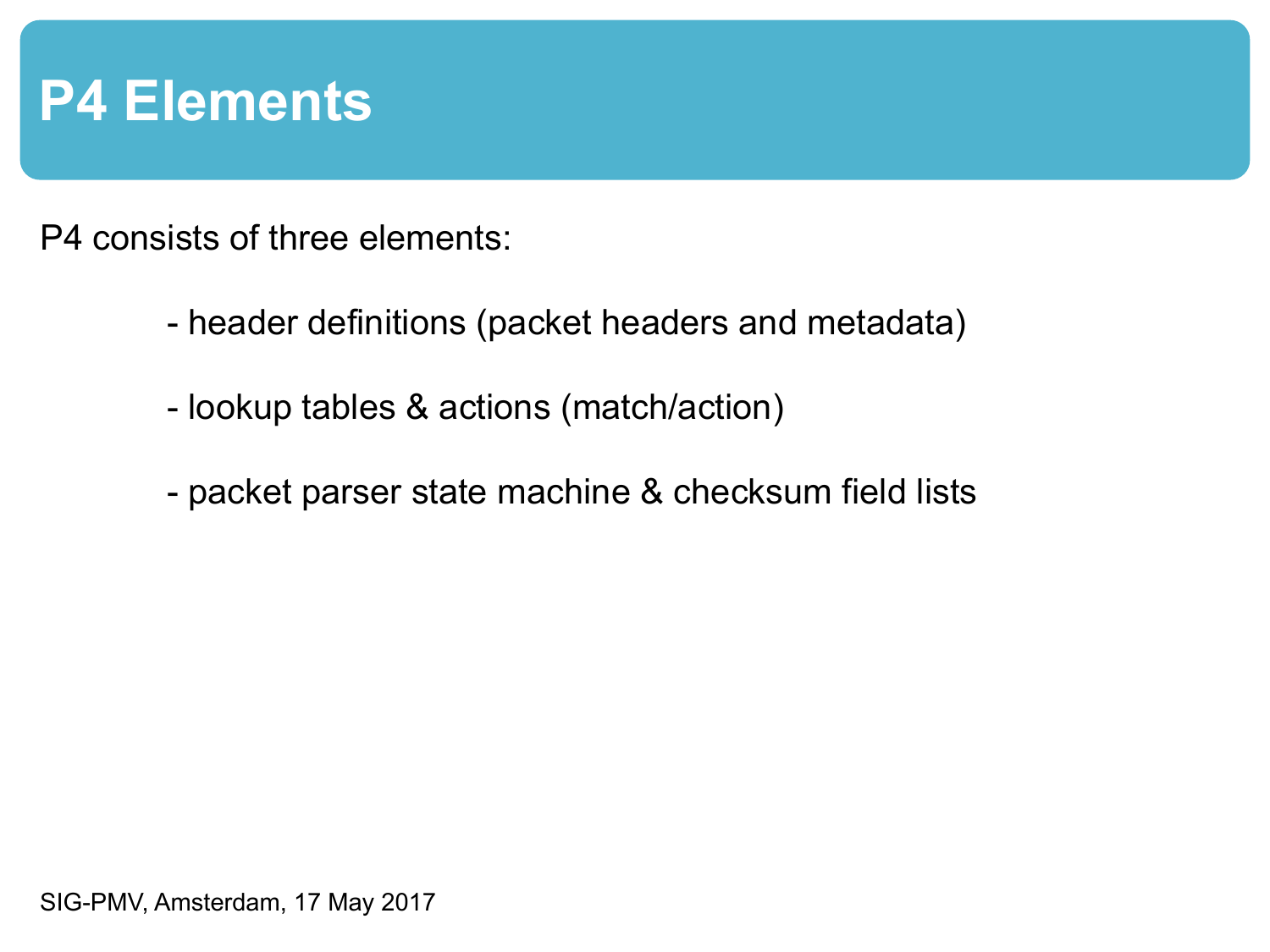# **P4 Header Definition Examples**

```
header type ethernet t {
  fields {
     dstAddr : 48;
     srcAddr : 48;
     etherType : 16;
  }
}
```
**header** ethernet t ethernet; **header** ipv4 t ipv4;

#### **header\_type** ipv4\_t { **fields** { version : 4;  $i$ hl : 4;

diffserv : 8; totalLen : 16; identification : 16; flags : 3; fragOffset : 13; ttl : 8; protocol : 8; hdrChecksum : 16; srcAddr : 32; dstAddr: 32;

}

}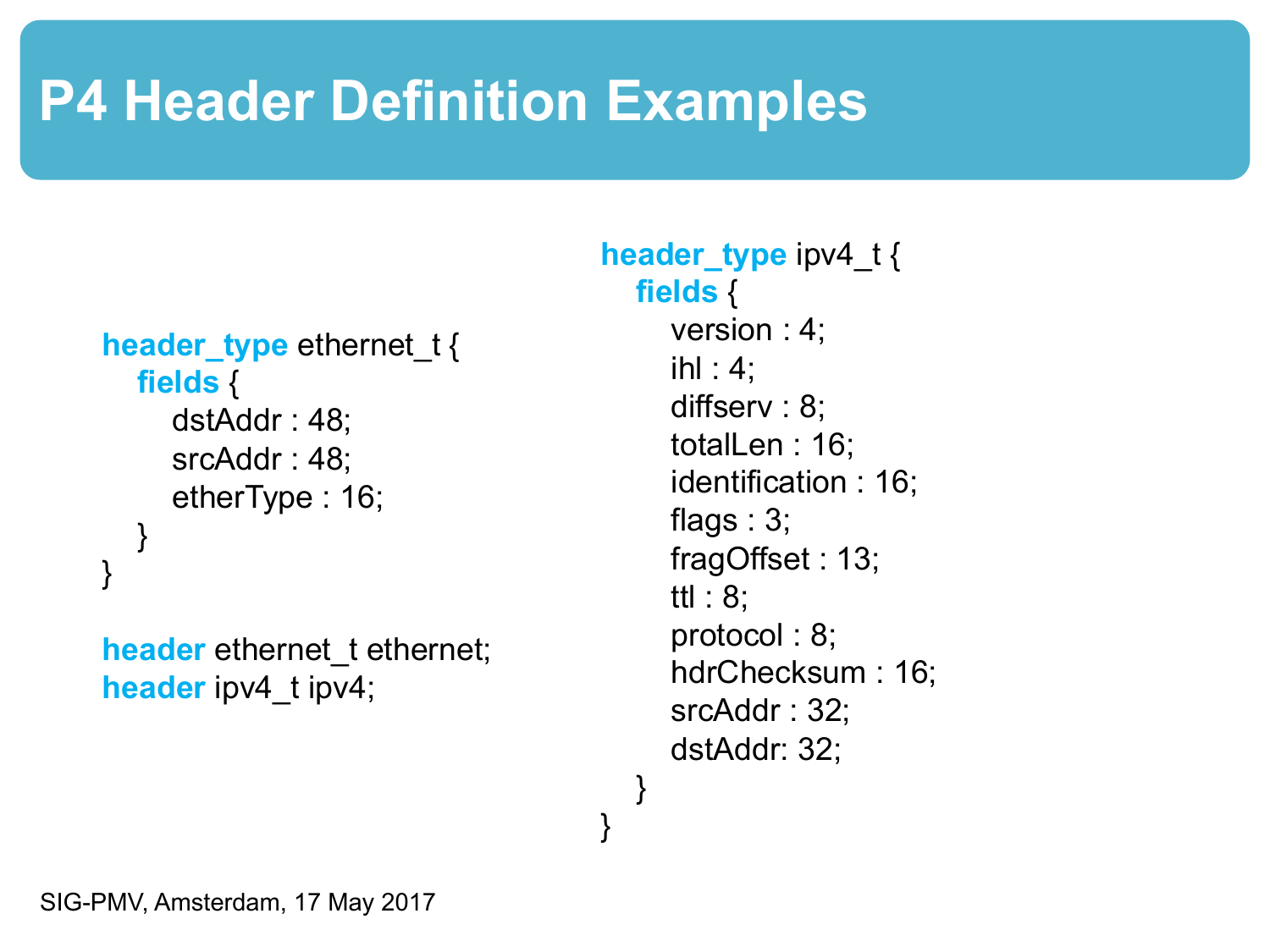### **P4 Metadata Example (target specific)**

Metadata is associated with each packet

```
header_type ingress_metadata_t {
  fields {
     ingress_port: 9;
     packet length: 14;
    egress_spec: 16;
    instance type: 4; \prime^* normal, clone, recirculated \prime\prime}
}
```
**header** ingress\_metadata ingress\_metadata;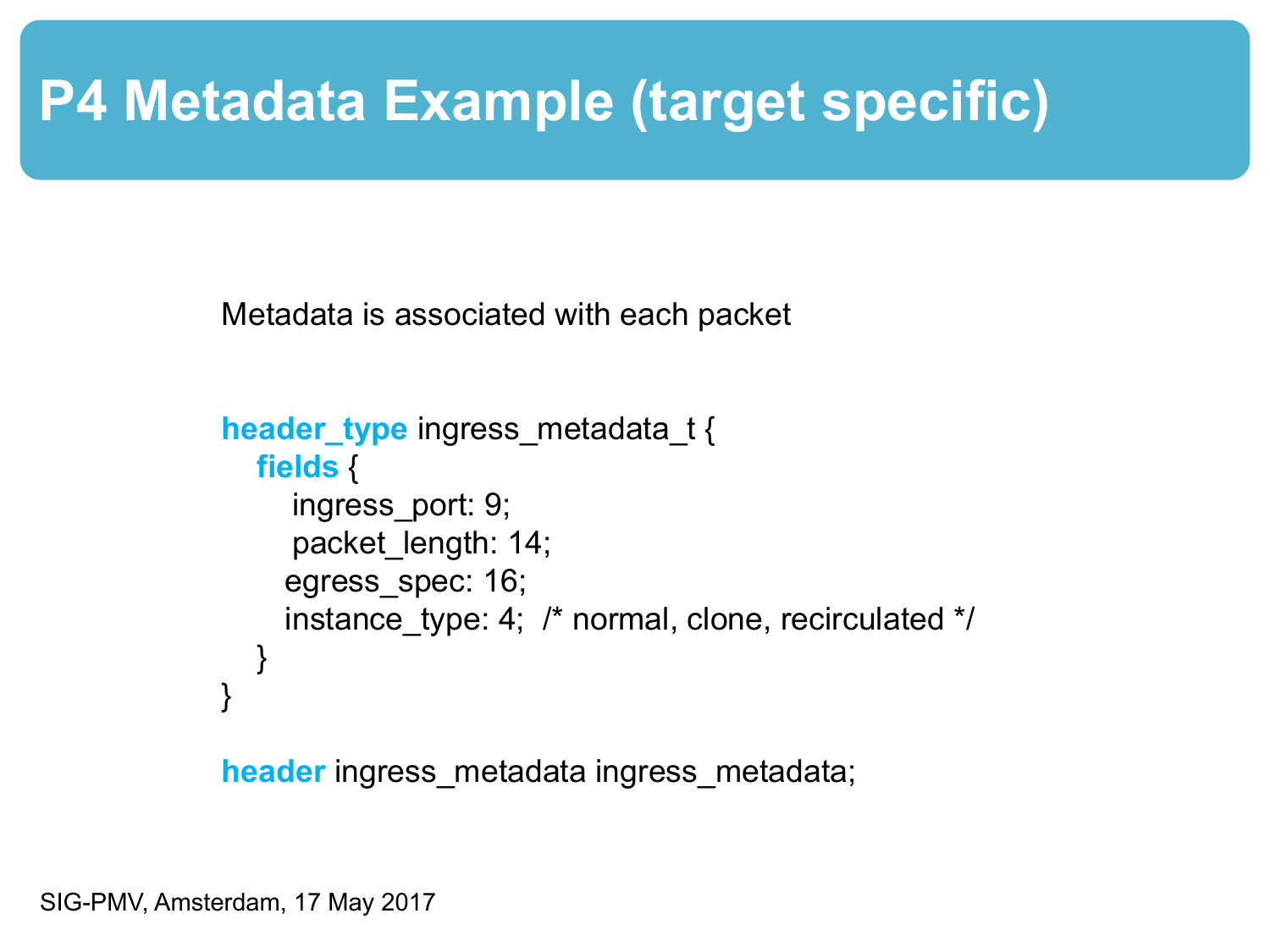#### **P4 Parser**

```
parser start {
  return parse ethernet;
}
parser parse ethernet {
  extract(ethernet);
  return select(latest.etherType) {
    ETHERTYPE_IPV4 : parse_ipv4;
    ETHERTYPE_IPV6: parse_ipv6;
    default: ingress;
  }
}
parser parse_ipv4 {
  return select(lastest.<some IPv4 field>) {
    <some field value>: do_something;
    default ingress;
```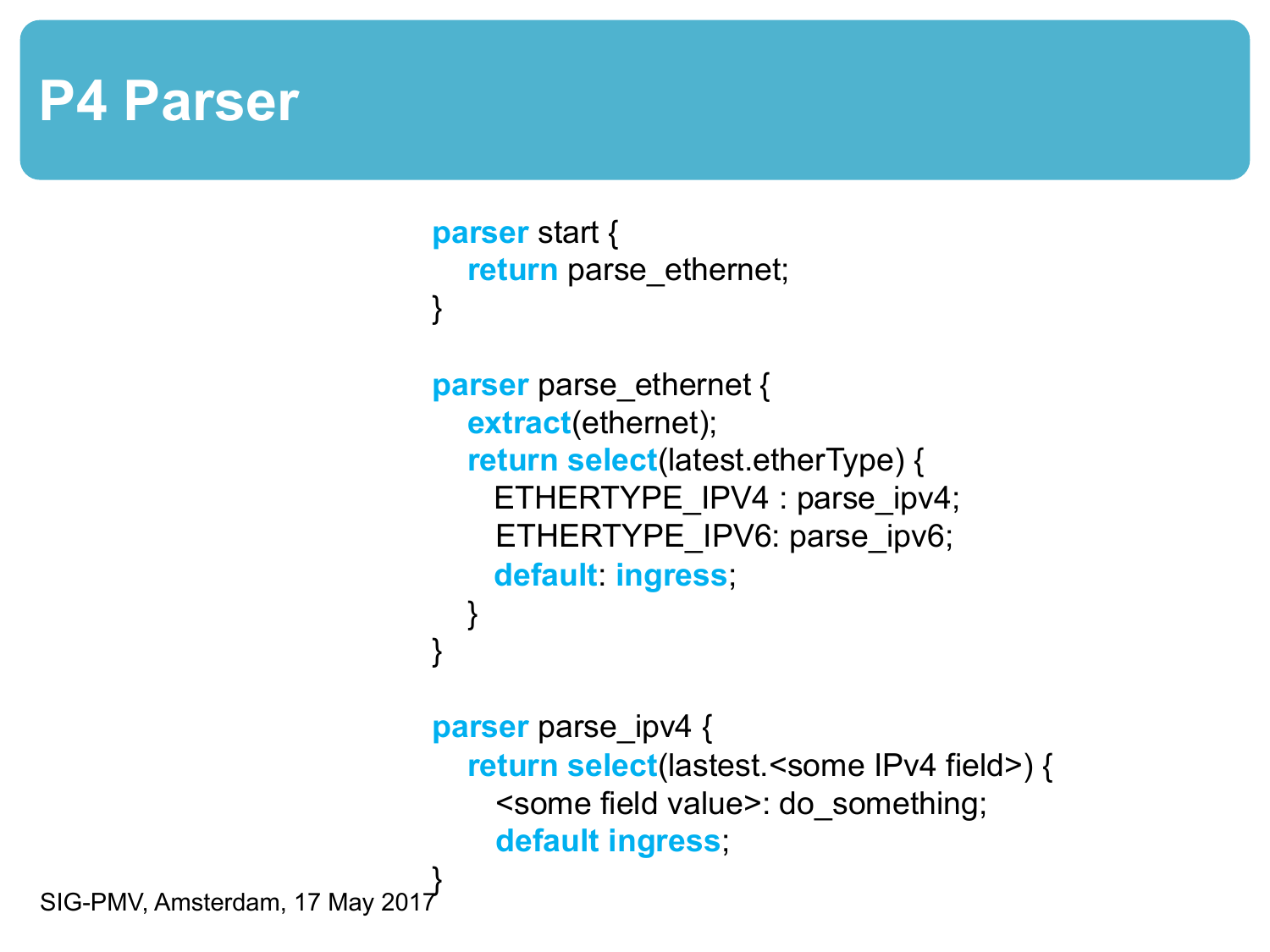## **P4 L2 Switch Table Example**

```
table dmac {
  reads {
     ethernet.dstAddr: exact;
  }
  actions {
     forward;
     broadcast;
  }
  size : 16384;
}
```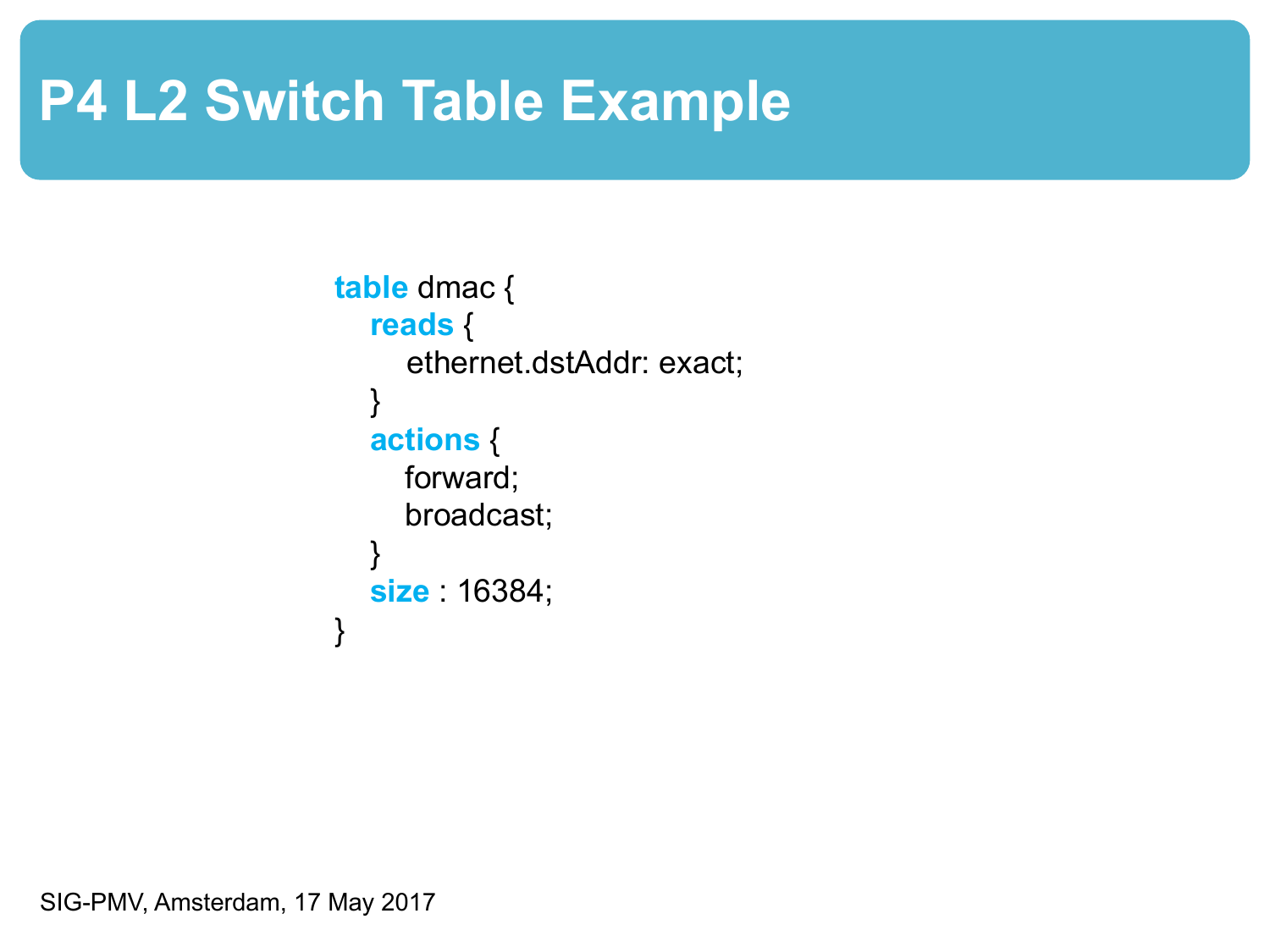## **P4 L2 Switch Forward Action**

```
action forward(port) {
    modify_field(standard_metadata.egress_port, port);
}
```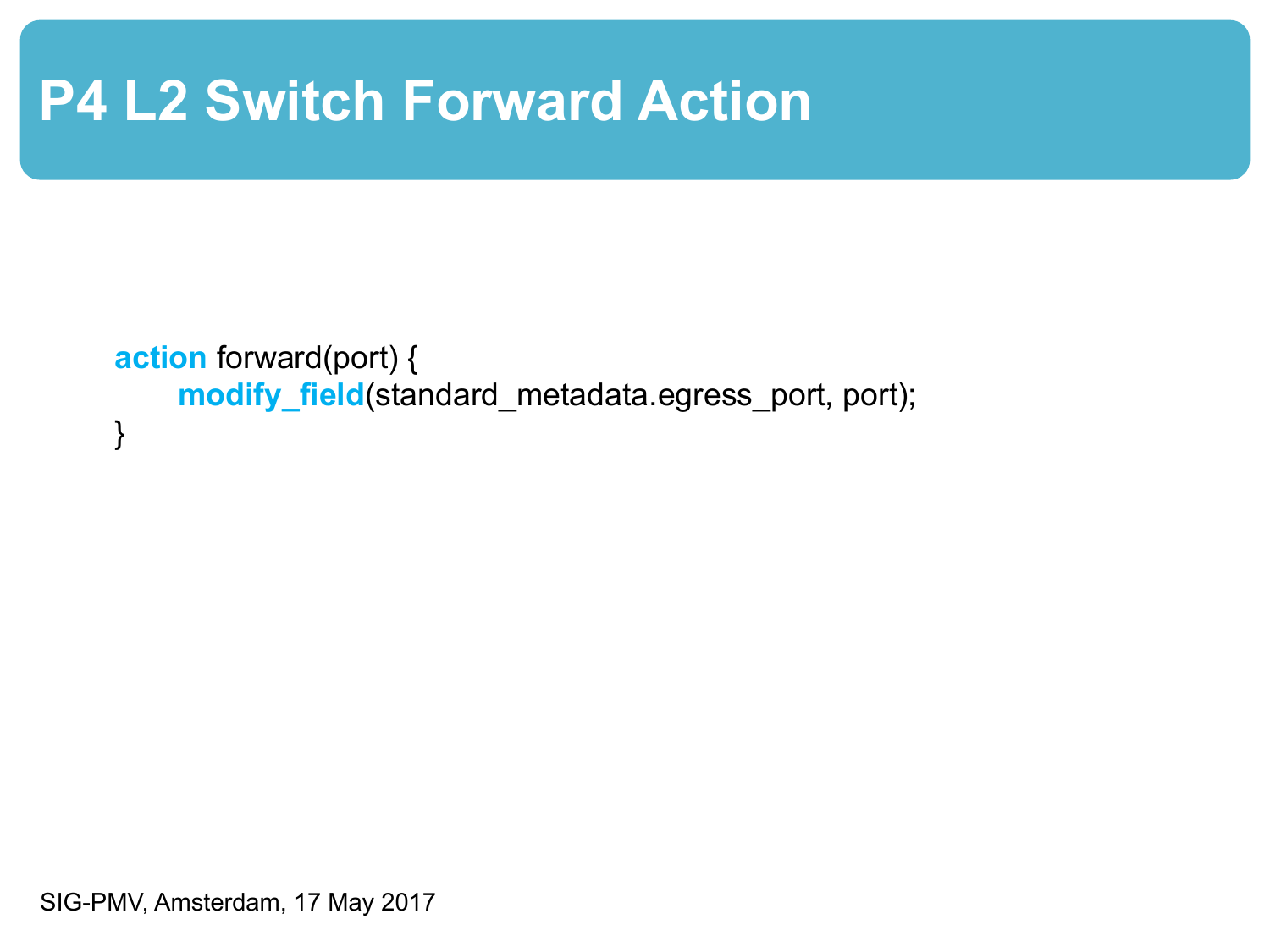# **Counters, Meters & Registers**

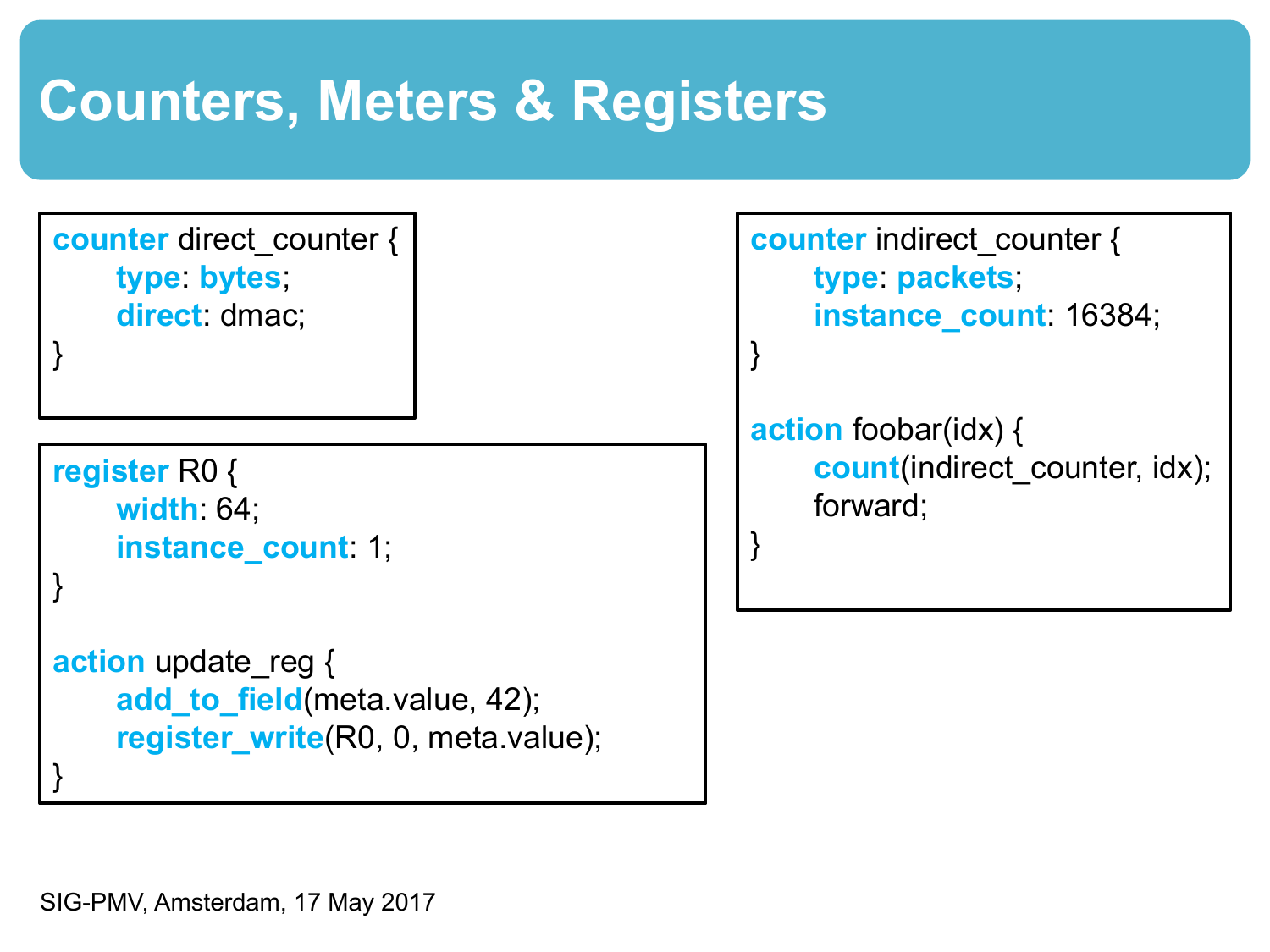# **Primitive Actions**

| <b>modify field</b> (dst, value [, mask])                                                                                                                                     | dst: FLD<br>value: VAL/FLD<br>mask: VAL, identifies bits to change |
|-------------------------------------------------------------------------------------------------------------------------------------------------------------------------------|--------------------------------------------------------------------|
| add to field(dst, value)                                                                                                                                                      | e.g. add to field $(ipv4$ .ttl, $-1$ )                             |
| add(dst, val1, val2)<br>bit and(dst, val1, val2)<br><b>bit or(dst, val1, val2)</b><br>bit_xor(dst, val1, val2)<br>shift left(dst, val1, val2)<br>shift_right(dst, val1, val2) | dst: FLD<br>val1: VAL/FLD<br>val2: VAL/FLD                         |
| modify_field_with_hash_based_offset<br>(dst, base, field list calc, size)                                                                                                     |                                                                    |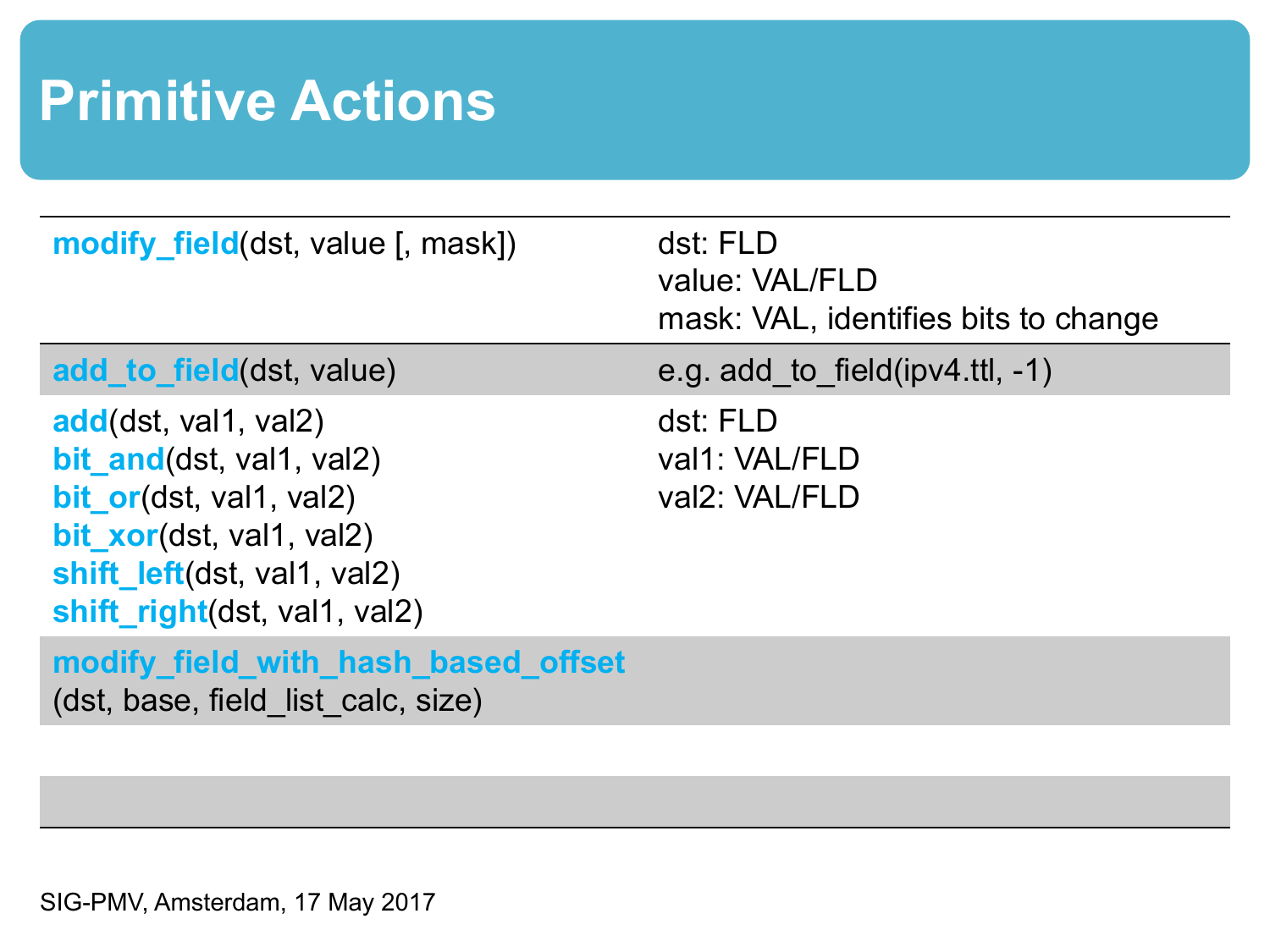# **Inband Telemetry**

- INT over VXLAN
- INT over GENEVE
- INT over NSH
- INT over TCP
- INT over UDP (as payload)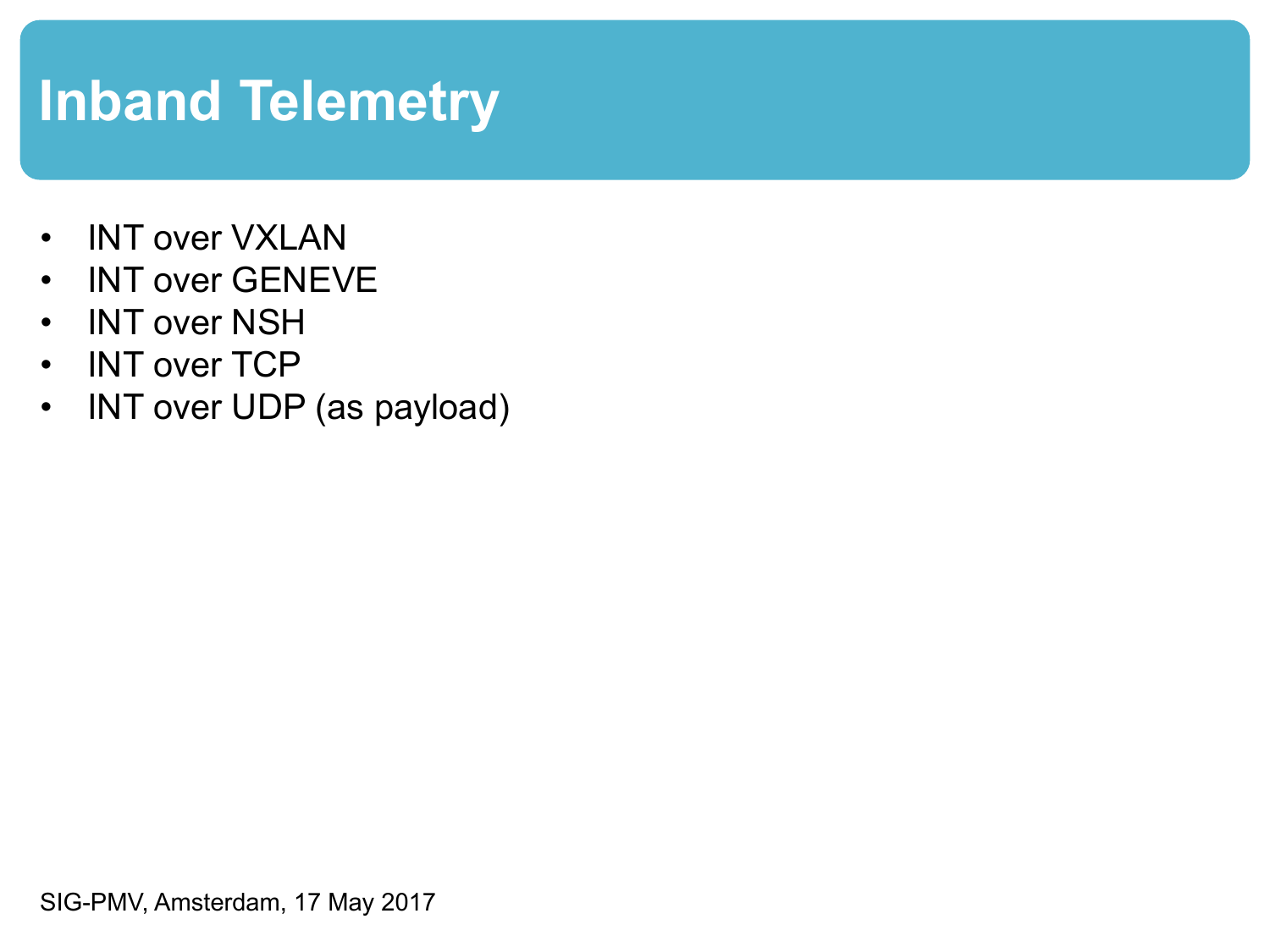#### **INT Header Format**

| ver                | rep                       | $\mathsf{C}$ |  |  |  |  |  | E[R R R R | ins cnt | max hop count | total hop count |
|--------------------|---------------------------|--------------|--|--|--|--|--|-----------|---------|---------------|-----------------|
| instruction bitmap |                           |              |  |  |  |  |  |           |         | reserved      |                 |
| 0                  | <b>INT</b> metadata stack |              |  |  |  |  |  |           |         |               |                 |
| 0                  | INT metadata stack        |              |  |  |  |  |  |           |         |               |                 |

1 **last INT** metadata

Ver (2b): version (0) Rep (2b): replication requested C (1b): copy E (1b): max hop count exceeded R (1b): reserved bits Ins cnt (5b): nr of instructions set Max hop count (8b): maximum hop count allowed Total hop count (8b): total nr of hops added

Added by intermediate device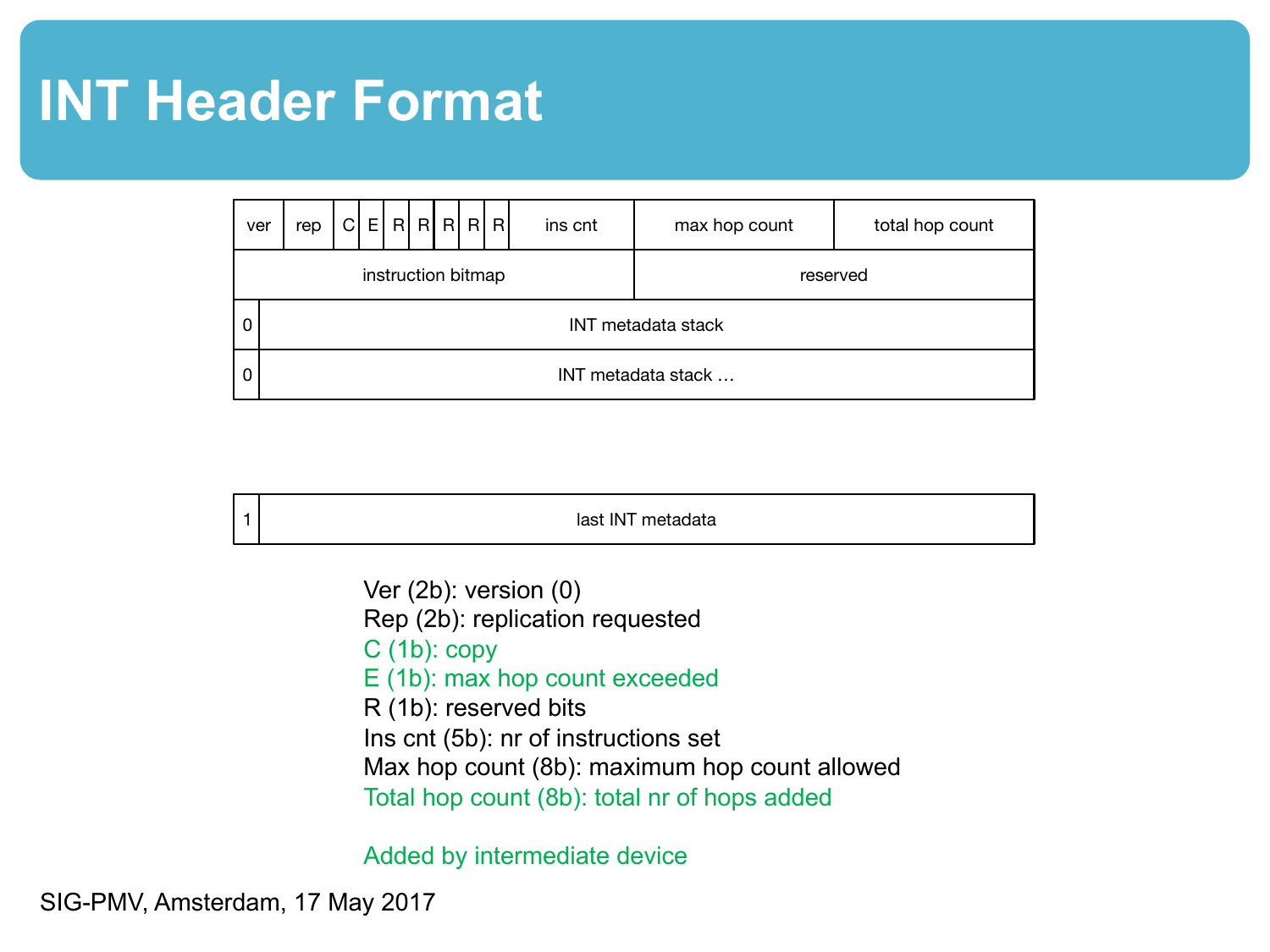# **INT Instruction Bitmap**

- Bit0: (MSB) switch **ID**
- Bit1: ingress port ID
- Bit2: hop latency
- Bit3: queue occupancy
- Bit4: ingress timestamp
- Bit5: egress port ID
- Bit6: queue congestion status
- Bit7: egress port Tx utilization
- Rest of bits are reserved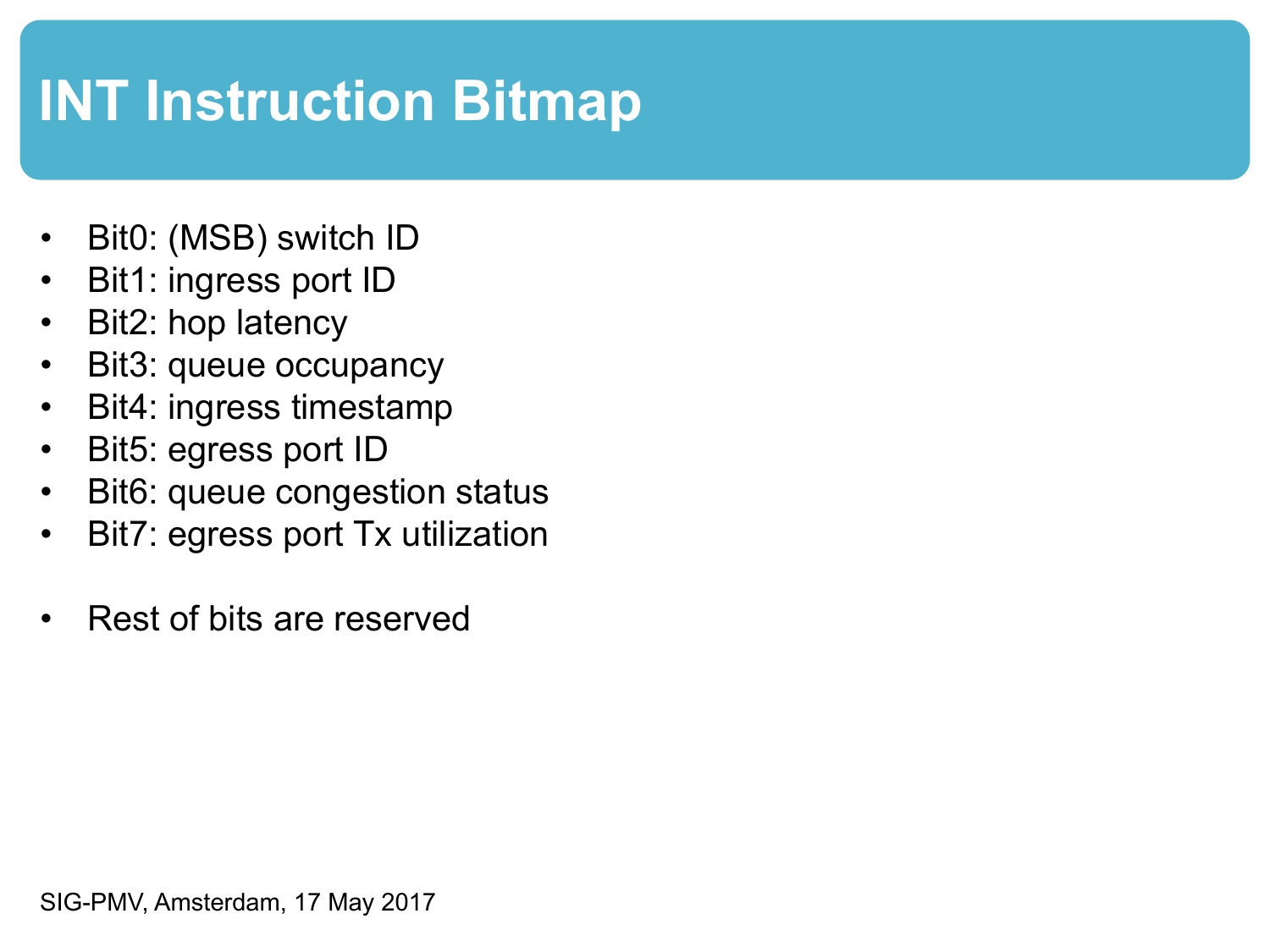### **Demo Setup**

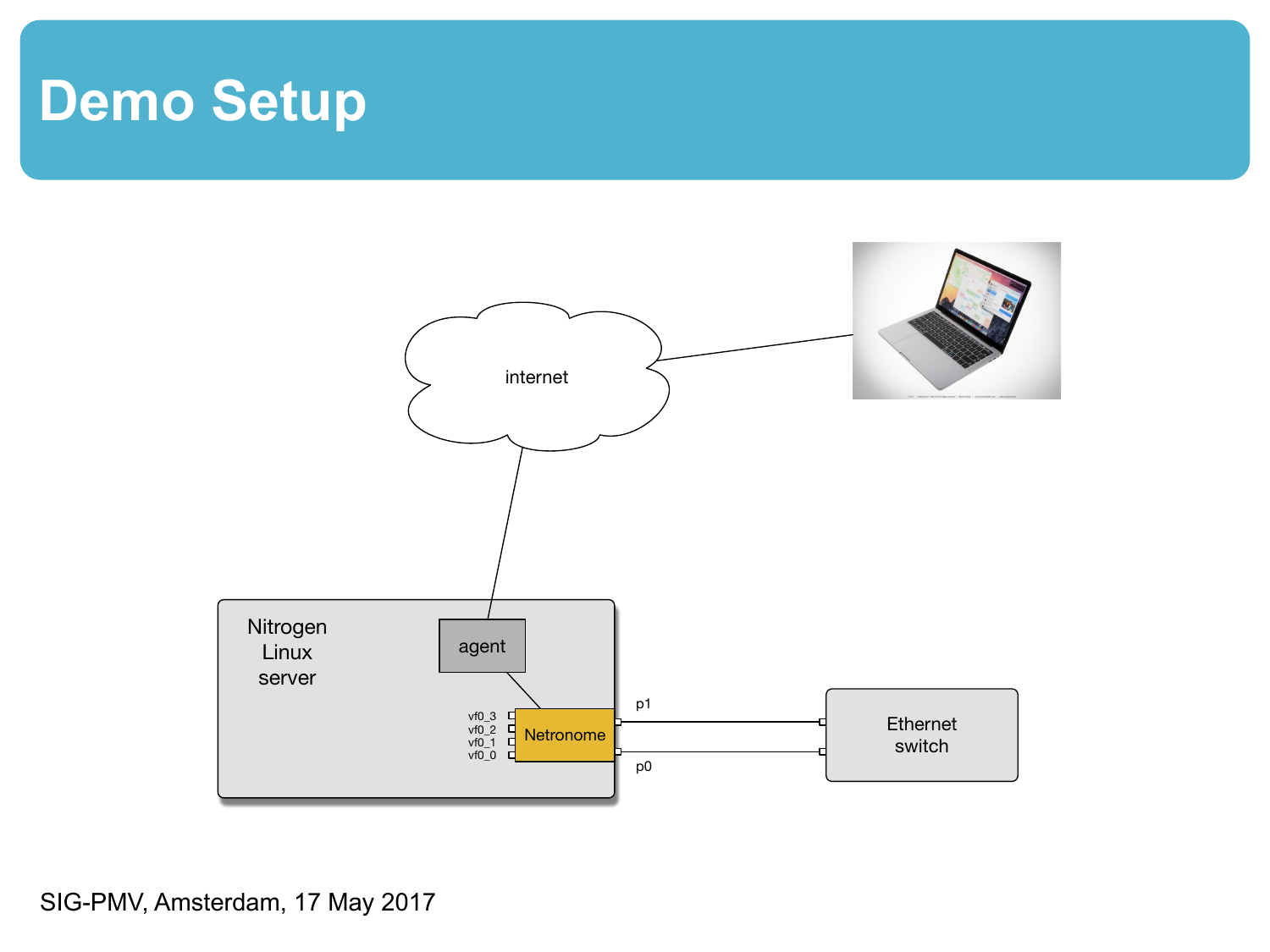#### **Workshop**

#### **Dataplane Accelaration Developer Day DXDD Europe 2017 Workshop with hands-on Labs Wed 7 June 2017 SURFnet, Utrecht**

**http://www.open-nfp.org/dxdd-europe-2017**